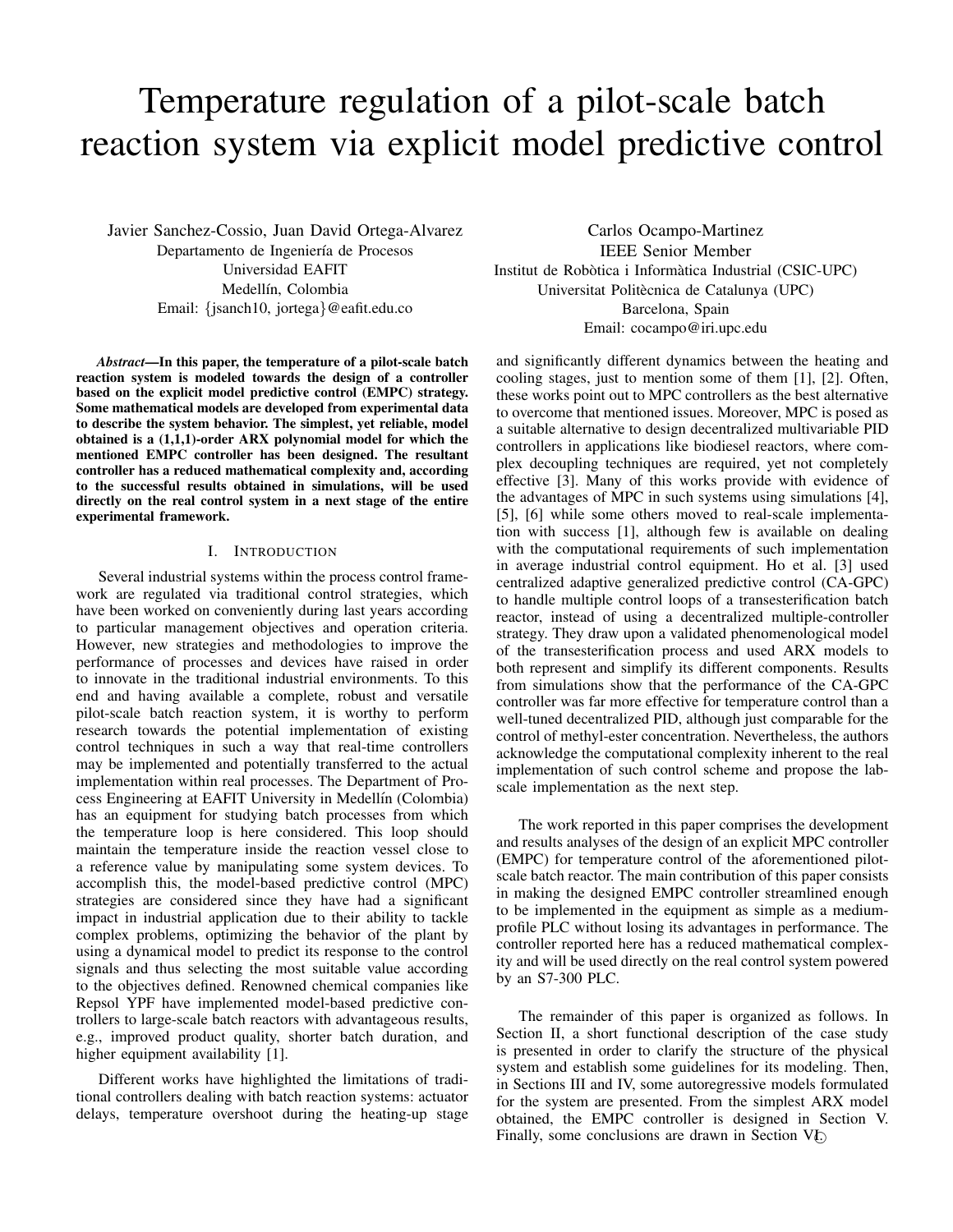

Figure 1. Process flow diagram of the case study

## II. SYSTEM DESCRIPTION

The temperature control equipment studied consists of a thermal fluid circuit that supplies the required thermal energy to the reaction vessel or removes surplus heat according to the process needs. The final goal is to maintain the temperature inside the reaction vessel close to a reference value by manipulating some system devices (actuators). A process flow diagram (PFD) for this system is presented in Figure 1.

The thermal fluid is heated by a couple of electrical coil heaters (H-01, H-02) and pumped by P-02. The fluid then flows through pipeline towards the jacketed reaction vessel and back to the heaters. Along the way, there are several elements, such as valves and temperature/pressure sensors, which allow the measurement of some variables and the manipulation of the flow. After passing through the heaters, the fluid goes to the jacket through one of two paths: the former delivers it directly while the latter passes through a heat exchanger where the fluid can be cooled down if needed by means of cooling water. Thus, the action of heating the fluid is accomplished by turning on the electrical coils inside the heaters and cooling is reached by enabling the flow through the cooling water heat exchanger (E-02).

The temperature of the thermal fluid after the electric coil heaters is measured by the sensor TE-10 and, before entering the vessel's jacket, it is measured by TE-12. Sensor TE-06 is located at the jacket output, while TE-07 is placed before the heaters inlet. The controlled variable is the temperature of the reacting mixture inside the vessel, measured using the sensor TE-01. The manipulated variables are heating and cooling actions of the thermal fluid, accomplished as described.

This equipment uses a SIEMENS S7-300 PLC for the monitoring and control of sensors and actuators and has a touchscreen panel for operator interaction. The data from temperature sensors is stored every minute, a value that is used as the sampling time for the controllers given that this is a relatively slow process and this time value yields in a suitable tracking of the process temperature behavior.

## III. ARX MODELING

On an early stage of the system modeling, a phenomenological approach was proposed. However, EMPC controllers require simple models and, given that experimental datasets are available, polynomial models have been adjusted. The models used for the simulation of the system and the design of the controllers are now described. In general, the temperature of a body is an expression of the amount of thermal energy it contains. Thus, given that the thermal energy at any point of the system and at a given time depends on the energy it had at previous instants and the energy inputs or outputs affecting it, the temperature at any moment can be modeled as a function of the previous temperature(s) and the variables affecting its energy content. In this way, autoregressive exogenous –ARX– models can be used [7], obtaining their coefficients from experimental data.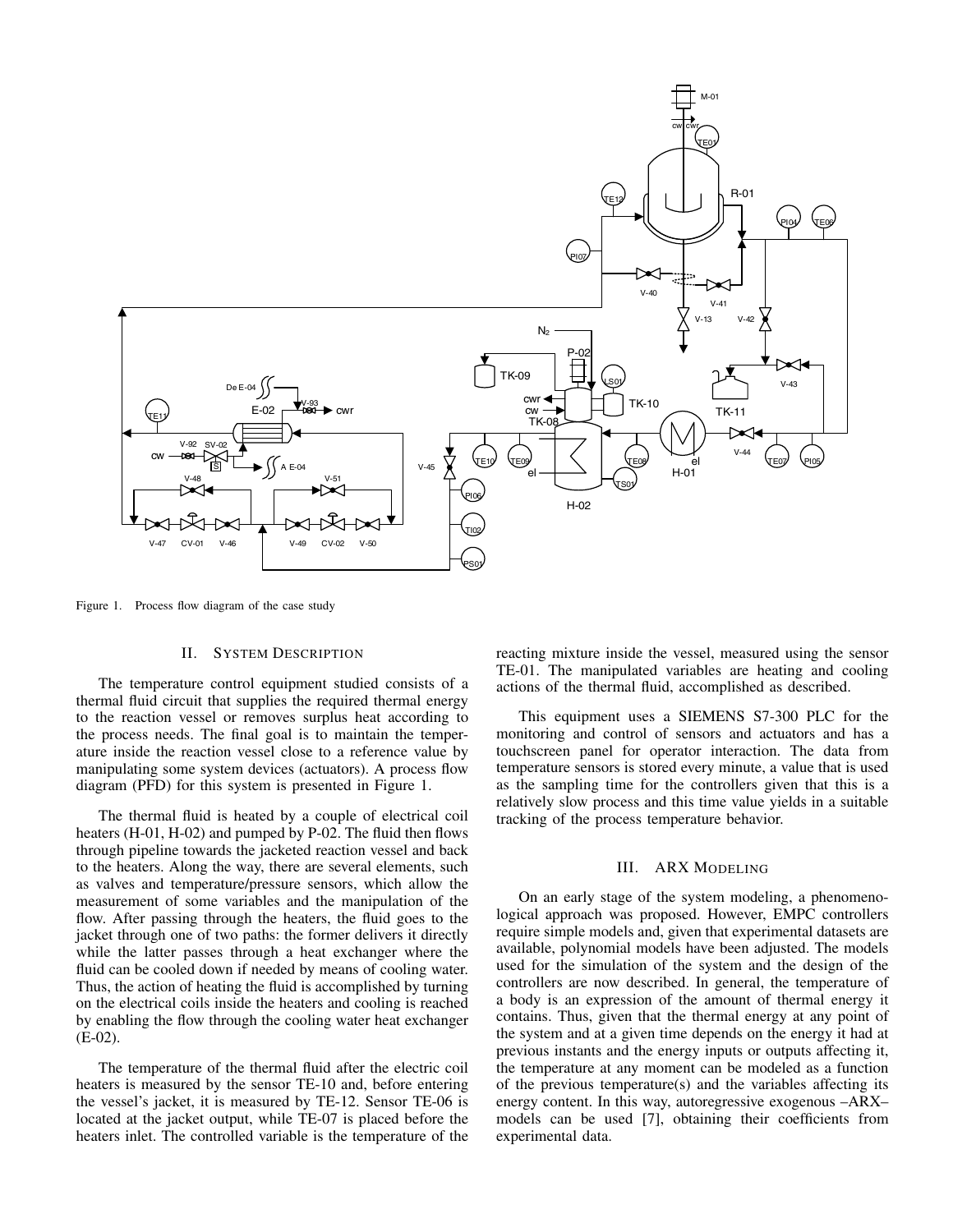ARX models are linear difference equations of the form

$$
A(q) y(t) = B(q) u(t) + e(t), \qquad (1)
$$

where  $A(q)$  and  $B(q)$  are polynomials in the delay operator  $(q^{-1})$  of order according to the desired order for the model  $(na, nb, nk)$ . *na* is the order of the polynomial  $A(q)$  and *nb* is the order of the polynomial  $B(q)$ . These determine the order of the delay operator in each case.  $nk$  is the input-output delay. This structure implies that the current output is predicted as a weighted sum of past output values and current and past input values [7],[8].

To describe the case study of this paper by using ARX models, a set of *control volumes*<sup>1</sup> was defined and, for each one, an ARX model was calculated. The corresponding coefficients were obtained from a set of experimental data using *System Identification Toolbox* in MATLAB [8]. A suitable set of models for the considered variables was produced. The control volumes are defined as follows (according to Figure 1):

- ∙ The reaction vessel, where the reaction mixture is contained and the reaction takes place. Its temperature,  $T_{01}$ , is influenced by the transfer from the thermal fluid and the loss to the environment. There can also be some reaction heat but, since this is a preliminary work, it is neglected here. This control volume will be referred to with the subscript  $R$ .
- The reaction vessel jacket, where the transfer between the thermal fluid and the reaction mixture takes place to either supply or remove the required energy. This control volume will be referred to with the subscript  $j$  and its boundaries are devices TE-12 and TE-06.
- ∙ The piping and equipment between the output of the vessel jacket and the output of the fluid heater H-02. This control volume is bound by devices TE-06 and TE-10 and will be referred to as  $p_1$ . Here, the thermal fluid is heated by using electrical coils and some loss to the environment also occurs.
- ∙ The piping and equipment between the output of the fluid heater H-02 and the inlet to the vessel jacket. This control volume is referred to as  $p_2$  and is bound by TE-10 and TE-12. The thermal fluid cooler E-02, which removes energy from the thermal fluid when it is needed to cool down the vessel, is placed here. Some loss to the environment also occurs.

The measured temperatures are, accordingly,  $T_{01}$ ,  $T_{06}$ ,  $T_{10}$ and  $T_{12}$ , being  $T_{01}$  the output whose behavior is controlled. As said, the manipulated inputs are the heating and cooling actions of the thermal fluid. Heating is accomplished by turning on the electric heaters. These heaters have a fixed power and thus, for modeling purposes, a variable  $H$  can be assigned to represent heating and the regression from experimental datasets will give suitable coefficients. Accordingly, cooling, that is accomplished by diverting the fluid flow through E-02 by using CV-01 and CV-02, is represented by the variable  $cw$ . These valves operate as On/Off valves for the scope of this work and flow variation will be subject to future work. The inputs  $H$  and  $cw$  would then be binary variables but, due to the simplicity and reduction of computational burden pursued in this work, they are just limited between 0 and 1 and fractional values would mean that either heating or cooling is enabled for a fraction of the time between samples.

For the first control volume, the reaction vessel, the output variable is the temperature of the reaction mixture denoted by  $T_{01}$ . The energy input is given by the transfer from the thermal fluid passing through the jacket and the energy output is caused by the loss to the environment since the temperature of the thermal fluid through the jacket is higher than  $T_{01}$ . When  $T_{01}$  is higher, the heat transfer occurs in the opposite direction, cooling the mixture. However, the model is still valid since, in that case, the temperature difference is negative and so is this energy *input*. Both energy transfers are driven by the temperature difference between the measured temperature and the corresponding fluid –thermal fluid for the energy input and environment air for the energy output– and thereby these temperature differences are the model inputs.

The temperature difference for the heat transference phenomena taking place in the system is calculated as the *Log Mean Temperature Difference –LMTD–*, since its features are quite similar to those in a heat exchanger. The expression for  $LMTD_i$ , which accounts for the fact that the temperature difference along a heat exchanger is not uniform, is

$$
LMTD_i = \frac{(T_{in} - T_{\infty}) - (T_{out} - T_{\infty})}{\ln\left(\frac{T_{in} - T_{\infty}}{T_{out} - T_{\infty}}\right)},
$$
(2)

where  $i$  refers to the control volume for which this temperature difference is calculated,  $T_{in}$  is the temperature of the thermal fluid at the inlet of the control volume,  $T_{out}$  is the temperature of the thermal fluid at the outlet of the control volume and  $T_{\infty}$  is the temperature of the substance to/from which heat is transferred. This substance can be the reaction mixture, whose temperature is  $T_{01}$ , or the surrounding air, whose temperature is  $T_e$ . Nevertheless, for the particular case of the loss from the reaction mixture to the environment, the simple temperature difference is used since, in this case, both temperatures – mixture  $(T_{01})$  and environment  $(T_e)$ – are uniform. Thus,  $\Delta T_R = T_{01} - T_e.$ 

Therefore, for the first control volume,  $y(t) = T_{01}(t)$  and  $u(t) = \{LMTD_i(t), \Delta T_R(t)\}\,$ , where

$$
LMTD_{j}(t) = \frac{(T_{12}(t) - T_{01}(t)) - (T_{06}(t) - T_{01}(t))}{\ln\left(\frac{T_{12}(t) - T_{01}(t)}{T_{06}(t) - T_{01}(t)}\right)}, (3)
$$

yielding

$$
A_{R}(q) T_{01}(t) = B_{R}(q)_{\{1\}} LMTD_{j}(t) + B_{R}(q)_{\{2\}} \Delta T_{R}(t).
$$
\n(4)

The main difference between this one and the remaining control volumes is that those are *open* control volumes in the sense that there is a flow coming in and out its boundaries. As a result, the temperature of the incoming fluid is an additional input for the calculation of the model output, which is the outlet temperature.

For the reaction vessel jacket (control volume  $j$ ), the model output is then the temperature of fluid leaving it  $(T_{06})$ ,

<sup>1</sup>Arbitrary portions of the system, enclosed by declared boundaries, selected to study it.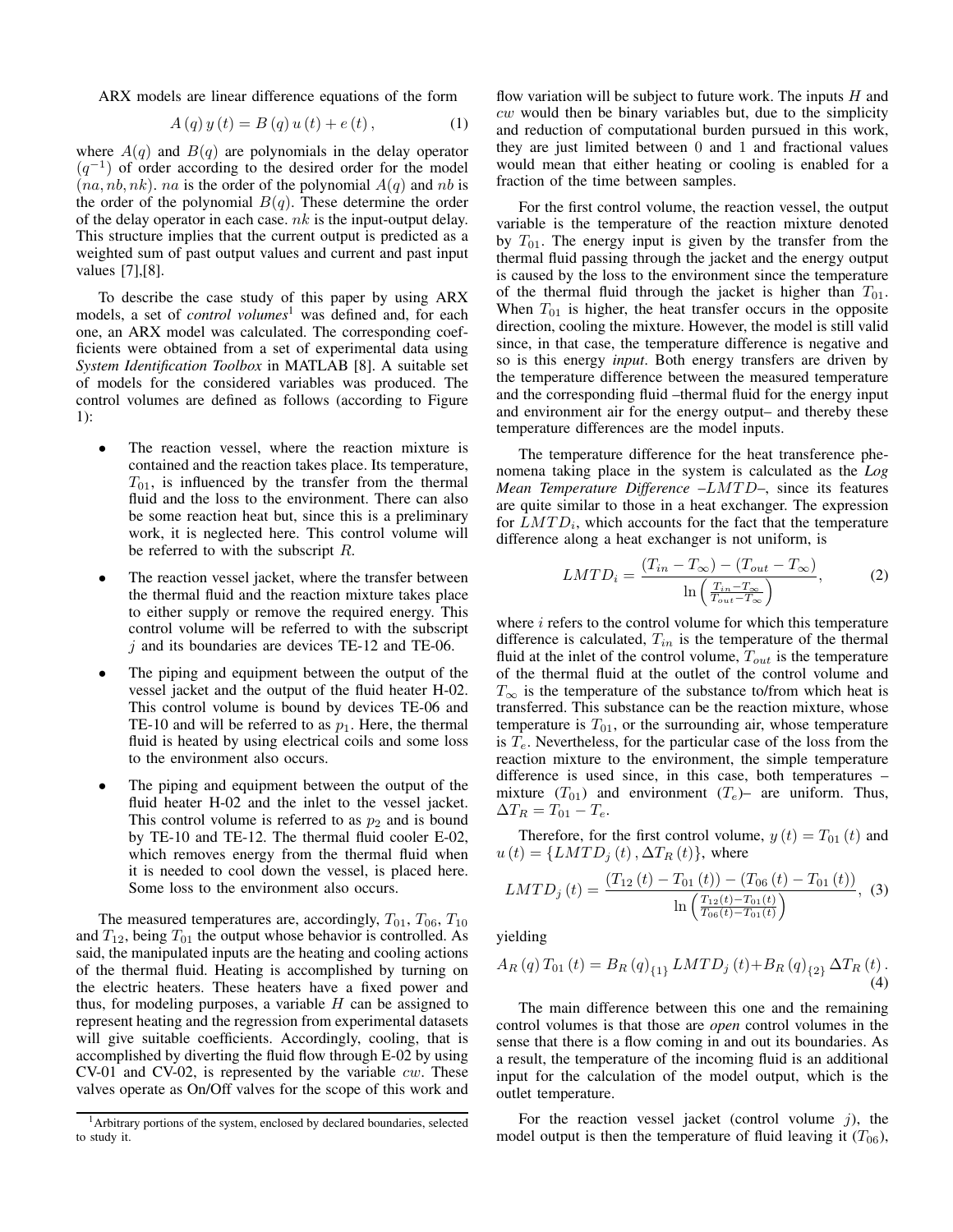measured by the sensor TE-06. The inputs are the temperature difference with the reaction mixture  $(LMTD_i)$ , to account for the energy transferred to it, and the temperature difference with the surrounding air  $(LMTD_e)$  to account for the loss to the environment, in addition to the temperature of the fluid coming in,  $T_{12}$ . Thus,  $y(t) = T_{06}(t)$  and  $u(t) =$  ${T_{12}(t), LMTD_i(t), LMTD_e(t)}$ . Hence, the model for this control volume is then

$$
A_{j}(q) T_{06}(t) = B_{j}(q)_{\{1\}} T_{12}(t)
$$
  
+ B\_{j}(q)\_{\{2\}} LMTD\_{j}(t)  
+ B\_{j}(q)\_{\{3\}} LMTD\_{e}(t), (5)

where

$$
LMTD_e(t) = \frac{(T_{12}(t) - T_e(t)) - (T_{06}(t) - T_e(t))}{\ln\left(\frac{T_{12}(t) - T_e(t)}{T_{06}(t) - T_e(t)}\right)}.
$$
 (6)

The remaining control volumes have similar characteristics, with the addition of the manipulated inputs of the system as inputs to the models: thermal fluid heating  $(H)$  and cooling  $(cw)$ . Hence,

$$
A_{p_1}(q) T_{10}(t) = B_{p_1}(q)_{\{1\}} T_{06}(t)
$$
  
+  $B_{p_1}(q)_{\{2\}} H(t)$   
+  $B_{p_1}(q)_{\{3\}} LMTD_{p_1}(t)$  (7)

and

$$
A_{p_2}(q) T_{12}(t) = B_{p_2}(q)_{\{1\}} T_{10}(t)
$$
  
+  $B_{p_2}(q)_{\{2\}} cw(t)$   
+  $B_{p_2}(q)_{\{3\}} LMTD_{p_2}(t)$ , (8)

where

$$
LMTD_{p_1}(t) = \frac{(T_{06}(t) - T_e(t)) - (T_{10}(t) - T_e(t))}{\ln\left(\frac{T_{06}(t) - T_e(t)}{T_{10}(t) - T_e(t)}\right)} \tag{9}
$$

and

$$
LMTD_{p_2}(t) = \frac{(T_{10}(t) - T_e(t)) - (T_{12}(t) - T_e(t))}{\ln\left(\frac{T_{10}(t) - T_e(t)}{T_{12}(t) - T_e(t)}\right)}.
$$
\n(10)

Experimental data were analyzed by using *System Identification Toolbox* in MATLAB to compute and validate a set of coefficients to describe the system behavior. These experimental data were obtained by manipulating the input variables of the system  $(H, cw)$  and recording the output variables  $(T_{01}, T_{06}, T_{10}$  and  $T_{12})$ . Both thermal fluid heating and cooling were turned on and off sequentially to observe and record the resulting value of the temperature in the aforementioned locations. From this analysis, ARX models of order (1,2,1) were obtained for  $p_1$  and  $p_2$  whereas (1,1,1) was obtained for  $j$  and  $(1,3,1)$  for R. These are continuous models but they are going to be used for discrete control design. Thus, in the next section these continuous models are evaluated and compared at the sampling time instants (every minute).

Figure 2 shows the results of evaluating these models with the same inputs as used in the real system to obtain the experimental data, for the four control volumes. Dots are the measured values and solid lines show the model results. From



Figure 2. Experimental data and initial ARX model

the top to the bottom, the sets correspond to  $T_{01}$ ,  $T_{06}$ ,  $T_{10}$  and  $T_{12}$ , accordingly. Using the mean absolute percentage error, the fitting of the model to the experimental data is 96.6%, 98.6%, 97.8% and 97.7%, respectively. The fitting of this model is adequate to the purpose of this paper and this is the model used to simulate the system in controller evaluation in Section V.

# IV. CONTROL-ORIENTED MODEL FACING THE CONTROL DESIGN

The model presented in Section III describes in a proper way the behavior of the system, but it poses some inconveniences to the on-line optimization required for an MPC controller design. This fact motivates the development of a simpler model to ease the aforementioned calculation. This simpler model follows the same structure than the previous one but substitutes the *Log Mean Temperature Difference*  $(LMTD)$ , which mathematical expression is far from linear, for a simple temperature difference  $(\Delta T)$  between the inlet temperature to the control volume and the temperature of the fluid to which energy is transferred (reaction mixture or environment air). The reason  $LMTD$  is used for modeling a heat exchanger is that the temperature difference is not uniform along the exchanger. But, since in an ARX model this variation can be absorbed by the calculated coefficients, this change in temperature difference expressions can be suitably made.

The orders of the polynomials obtained are  $(1,1,1)$  for  $p_1$ ,  $p_2$  and j; and (1,3,1) for R. This model was validated as well and the results obtained were quite alike those in Figure 2. By doing the substitution of  $LMTD$  by  $\Delta T$ , the model becomes linear and it can be represented in the form [7]

$$
x(k+1) = Ax(k) + Bu(k) + f,
$$
 (11)

where  $x \in \mathbb{R}^8$  is the state vector defined as

$$
x = [T_{01}(k), T_{01}(k-1), T_{01}(k-2), T_{06}(k), T_{10}(k),
$$
  

$$
T_{12}(k), T_{12}(k-1), T_{12}(k-2)]^T,
$$

besides,  $u \in \mathcal{U} \subseteq \mathbb{R}^2$ , where  $\mathcal{U} \triangleq [0, 1]^2$  is the input vector defined as  $u = [H(k), cw(k)]^T$  and  $f$  is an affine factor given by  $CT_e$ . Moreover, the outputs are:  $T_{01} (k) = x (k)_{\{1\}}$ ,  $T_{06} (k) =$  $x(k)_{\{4\}}$ ,  $T_{10} (k) = x(k)_{\{5\}}$  and  $T_{12} (k) = x(k)_{\{6\}}$ .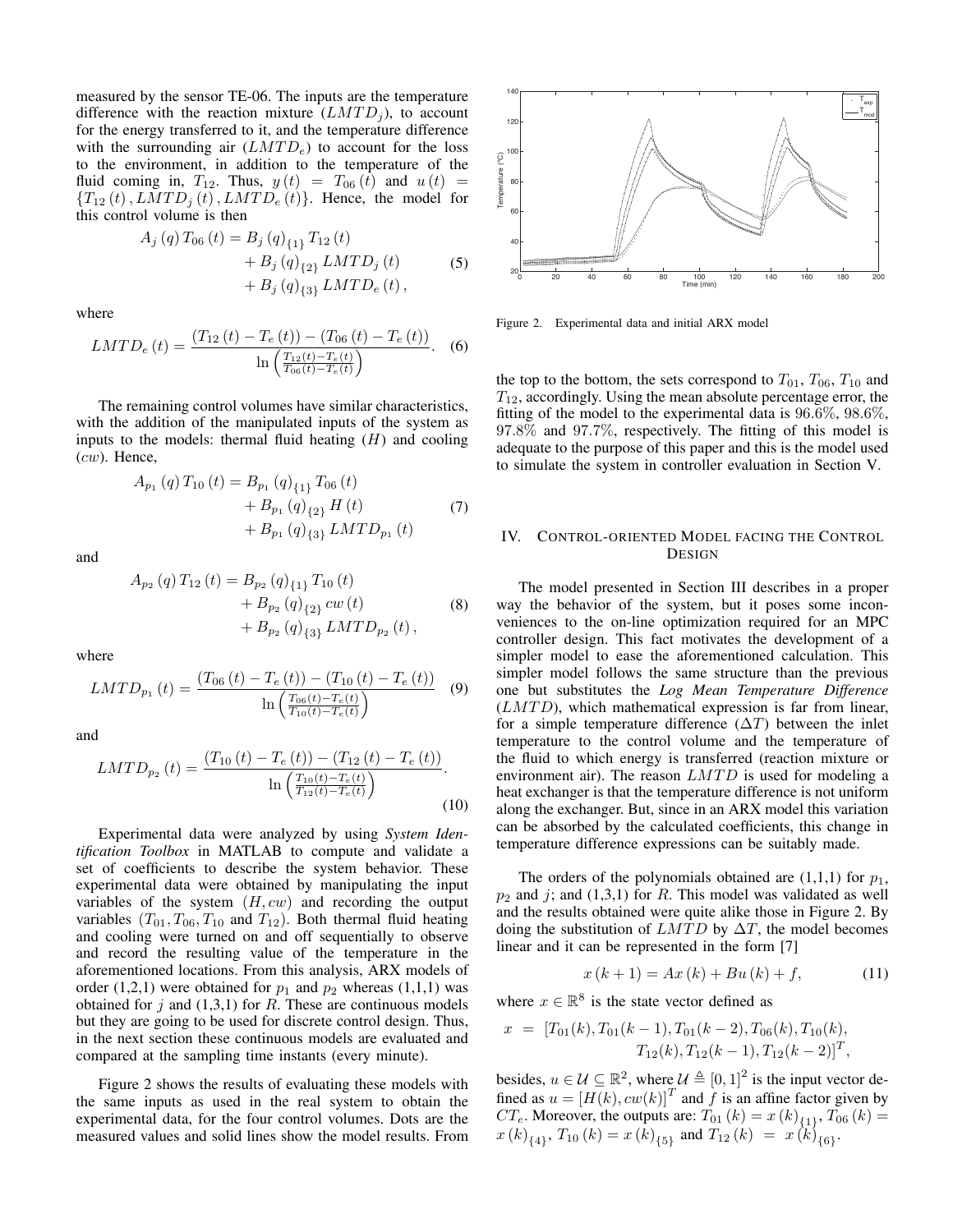

Figure 3. Performance of preliminary on-line MPC

## V. EMPC CONTROLLER DESIGN

Using the models described in Sections III and IV, some preliminary MPC controllers were developed, solving the online optimization problems using the fmincon function of MATLAB, TOMLAB optimization package for MATLAB [9] and the Multi-Parametric Toolbox 3 (MPT3) [10]. An hypothetical trajectory was established for the reference temperature to  $T_{01}$ : starting from room temperature (25°C), it is then fixed at 60 <sup>∘</sup>C during 90 minutes, then it shifts to 80 <sup>∘</sup>C for 60 minutes and finally goes down to 40 <sup>∘</sup>C. This trajectory replicates the one of a typical batch reaction in which the reactants are heated up for mixing, then they are further heated for the reaction to take place at steady temperature and finally they are cooled down for discharge. The results and analysis for those controllers are presented in [11].

The objective function that collects the control objectives for the case study has the form

$$
J(k) = \gamma_1 \sum_{k=1}^{H_p} (T_{01}(k) - T_{01}^r(k))^2 + \gamma_2 \sum_{k=1}^{H_p} (u_1(k)) + \gamma_3 \sum_{k=1}^{H_p} (u_2(k)),
$$
\n(12)

where  $H_p$  denotes the prediction horizon,  $T_{01}^r$  is the reference trajectory and  $\gamma_i$ , for  $i = \{1, 2, 3\}$ , are the weighting factors that prioritize each term withing the multi-objective cost function (12). For all these preliminary controllers,  $H_p = 10$  and  $\gamma_1 = \gamma_2 = \gamma_3 = 1$ . All the calculations were performed on MATLAB R2013b (8.2.0.701) using a Windows 8 PC with Intel CORE i5 3337U, 6 GB RAM. The elapsed time for this controllers was 936.89 s (fmincon), 126.54 s (TOMLAB) and 180.5 s (MPT3). The results for the last of this controllers are shown in Figure 3.

Then, an EMPC controller has been designed and simulated looking forward to obtaining a controller suitable to direct calculation by the existing PLC on the subject equipment. To attain that, the model used in the prediction stage of the MPC was further simplified by reducing its order on the previous section to  $(1,1,1)$  for all control volumes. Doing so, it resulted in a model of the same form as (11) but with  $x \in \mathbb{R}^4$  defined as  $x = [T_{01}(k), T_{06}(k), T_{10}(k), T_{12}(k)]^T$ . The quality of the prediction slightly decreased but results are still similar to those in Figure 2 and this reduction in accuracy is mitigated by the feedback of the system measurements or simulation.

By using MPT3 for MATLAB [10], an EMPC is obtained for the  $(1,1,1)$ -order ARX model. To do this, the optimiza-



Figure 4. Performance of EMPC controller

tion problem is reformulated as a MP-QP –Multi Parametric Quadratic Programming– problem where the state space is divided into several regions when solving and for each one an explicit control law is formulated, as follows [12],[13]:

$$
u = F_i x + g_i \text{ if } A_i x \le b_i,
$$
 (13)

where  $F, g, A$  and  $b$  are matrices of suitable dimensions given by the statement of the multi parametric optimization problem according to the formulation presented by [12],[13].

In addition, reference tracking can be enabled also by setting the reference as an additional parameter. It is then included as an additional element in the state vector  $x$ , resulting in  $x = [T_{01}(k), T_{06}(k), T_{10}(k), T_{12}(k), T_{01}^{\text{ref}}(k)]^T$ . The solution for this problem, with  $H_p = 5$  to prevent the problem size from growing further, is composed of 38 regions. With a set of matrices  $F, g, A$  and  $b$  for each region. These are not further detailed here because of space limitations. The results of using it to control the system are shown in Figure 4.

Despite the reference shifts are not previewed by the controller, both controllers achieve an acceptable reference tracking considering the nature of the system. The controlled variable  $(T_{01})$  reaches the reference quickly and with a small overshoot. However, they show a small steady-state error that may be caused by the mismatch between simulation and control models. A summary of the key performance indexes (KPI) used to evaluate the performance of the closed loop with every designed controller, is presented in Table I. As expected, computational time is much less for the EMPC than for the MPC. Besides, EMPC shows a better general performance than on-line MPC. As for the objective function (12) with  $\gamma_i = 1$ , EMPC yields a smaller sum of squared error, with softer changes and avoiding excessive heating and the subsequent need for additional cooling. This also reduces oscillation, as observed after time 100 minutes in Figure 3.

Table II shows some transient time performance indicators for the first and second steps in Figures 3 and 4. Rise times are quite similar since they are limited by the heating and cooling power of the equipment, not by the controller, as it can be noticed on the fact that both controllers keep heating  $(H)$  on until short before reaching the target temperature for the first time. Overshoot is higher for EMPC because it uses a shorter  $H_p$  in order to keep the number of regions in the MP-QP solution reasonably *low* looking for its implementation on the equipment, which makes it underestimate the error in